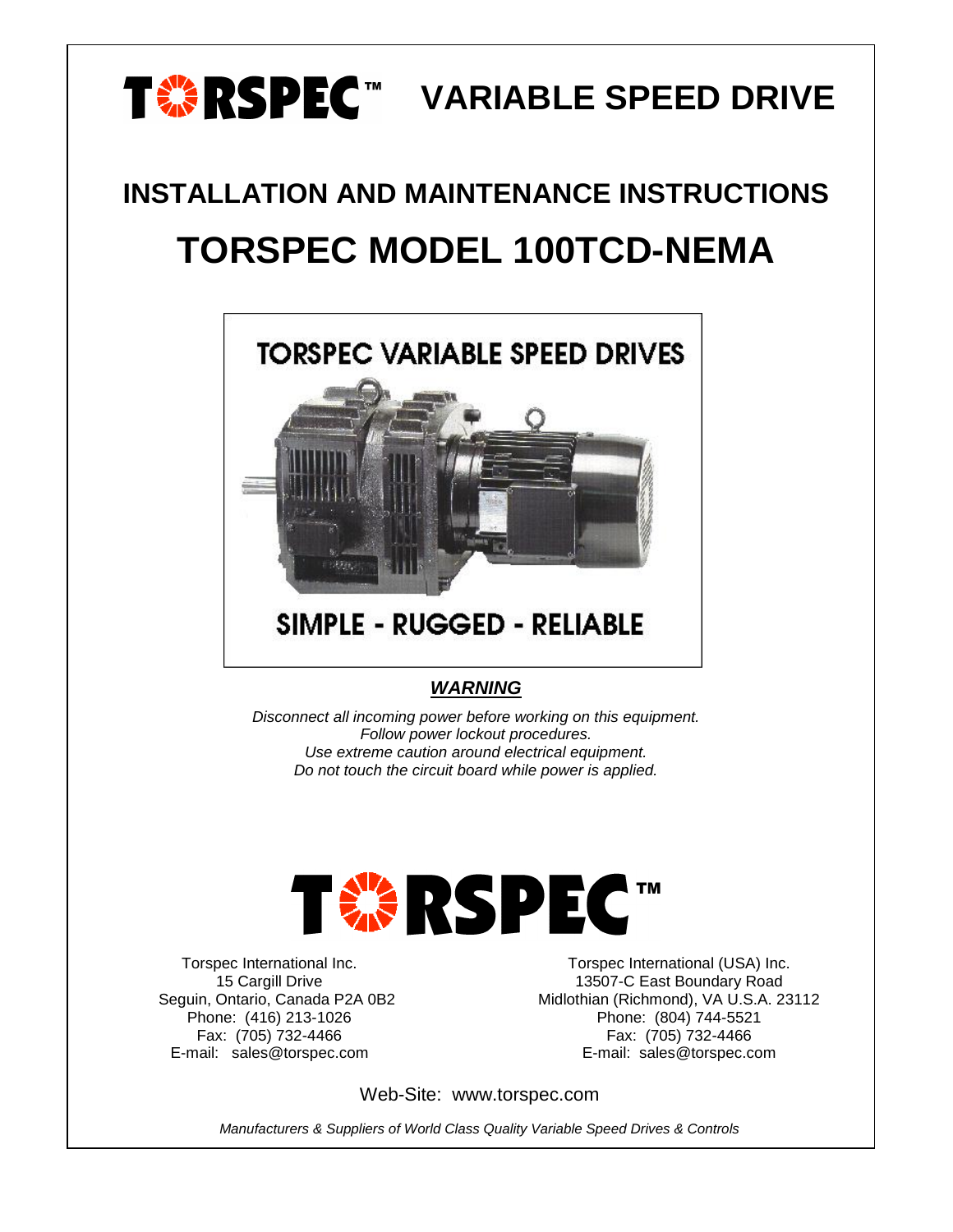## **TORSPEC MODEL 100TCD-NEMA DISMANTLING INSTRUCTIONS**

*CAUTION* - BE SURE TO DISCONNECT POWER AND FOLLOW LOCK--OUT PROCEDURES AS SPECIFIED BY LAW *BEFORE* OPENING ANY TERMINAL BOXES OR TOUCHING ANY WIRING.

- D1: Open terminal box and disconnect drive wires*. EXTREME CAUTION* should be exercised with the small wires going to the tach generator, as they can be easily broken. *Hint: (Look for broken wires, or poor connections.)*
- D2: Remove four bolts holding output assembly to main casing. Remove output assembly while feeding wires through the hole, once the wires are free, the output assembly can be completely removed. *Hint: (Look for physical damage, remove any build up of foreign material on polewheel which*

*could cause binding. Binding will cause the drive to run at full speed when the motor is started even if the clutch is turned off.)*

- D3: The polewheel is removed by removing the bolt in the center that is attaching it to the output shaft and inserting a larger 10mm bolt to push it off.
- D4: The coil is held in place by a circlip at the back and silicone sealant at the front. After removing the circlip it is necessary to use a thin blade to break the sealant between the coil form and the front of the output assembly. *Care must be used, the former is breakable. Hint: (Look for physical damage, signs of overheating, coil should be 20 to 40 ohms depending on size. Low resistance will cause the control fuses to blow, too high will result in poor performance.)*
- D5: To separate the coil and tach wires cut the waxed string and **carefully** slide the rubber tube off. If the tach is being replaced, a string or small wire tied to the old tach wires before removing can be used to assist in pulling in the new wires. *Hint: (Look for broken wires, tach should be 220 ohms, a bad tach will cause the drive to run at full speed when the controller is energized.)*
- D6: Remove the tach cover plate and tach stator. The tach armature is held in place by a friction fit star tolerance ring and can be pulled off. *Be sure not to damage the magnetic strip*. *Hint: (Look for broken magnetic strip, this will give the same symptoms as a bad tach.)*
- D7: Remove the shaft out of the assembly from the output shaft side by pressing on the polewheel side of the shaft.
- D8: The rear bearing that is still in the housing can be removed after the retaining plate has been removed.
- D9: Remove the motor adapter flange from the main casing. Remove the 4 cap head screws holding the torque tube assembly to the hub on the motor shaft. Two grub screws hold the hub on the shaft, be sure to remove these grub screws completely as one is counter sunk into the shaft. *Hint: (Look for pitting and/or lifting of the copper lining on the torque tube, this is what transmits the power and damage here will cause the drive to be short of power)*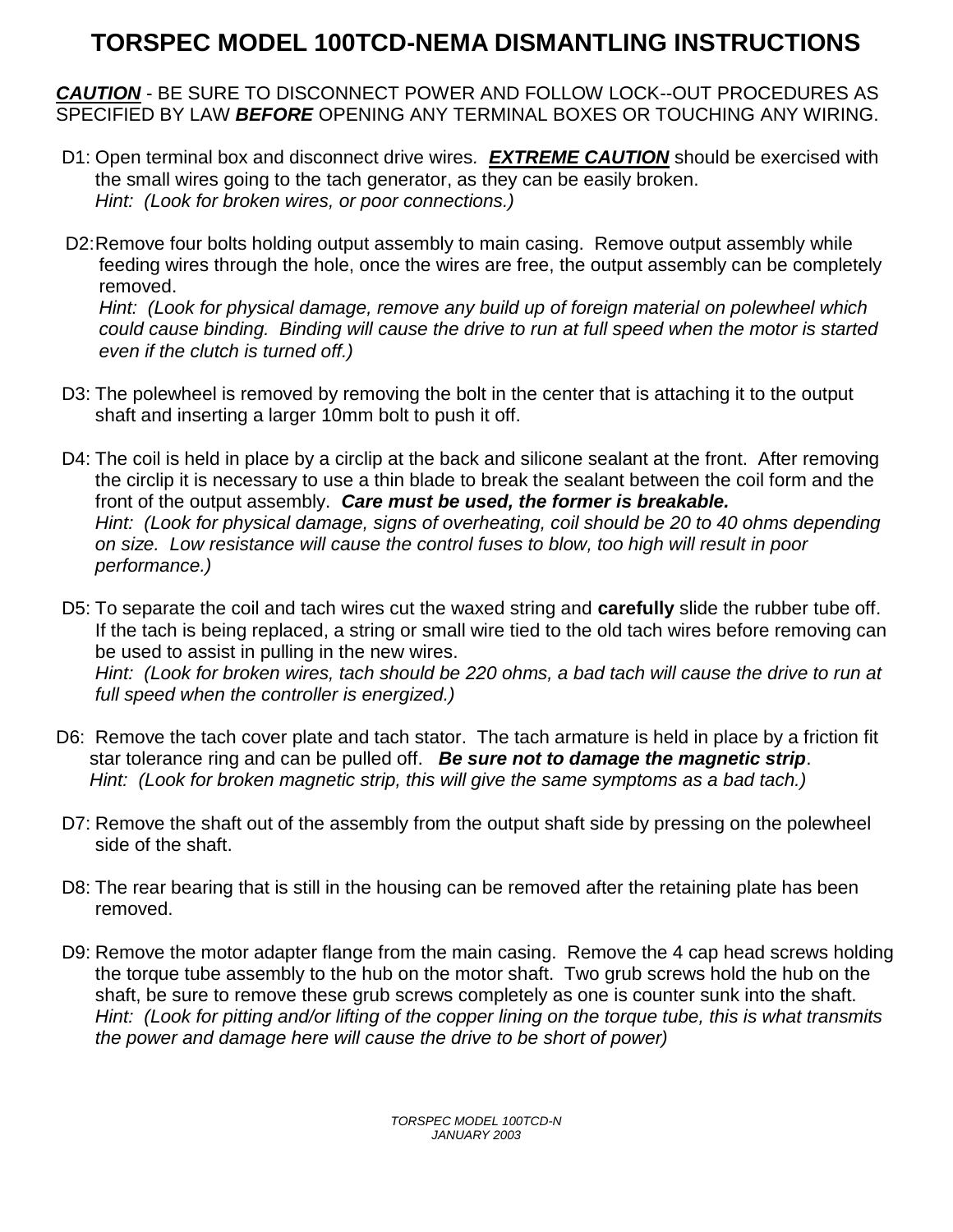## **TORSPEC MODEL 100TCD-NEMA ASSEMBLY INSTRUCTIONS USE A THREAD LOCKING COMPOUND ON ALL BOLTS**

- A1: If the motor is being replaced it will be necessary to dimple the shaft in the same location as the original motor. *This location is critical for proper alignment*. Use an anti-seize compound on the shaft. Mount the torque tube hub with one of the grub screws in the dimple
- A2: Mount the motor adapter flange onto the motor flange with the flat on the bottom. Mount the torque tube on the hub. Bolt the motor assembly onto the main casing.
- A3: Mount the pre-greased rear bearing onto the output assembly by pressing on the outer and inner race with a press, *do not hammer*. Install rear bearing retaining plate onto stator body. Press the front bearing and spacer on to the shaft with the press. Insert the shaft assembly into the output assembly from the front side by pressing on the inner and outer front bearings while supporting the rear bearing.
- A4: Mount the star tolerance ring and tach armature onto the shaft. Feed the tach wires through the hole in the output assembly and slide the tach stator plate over the shaft and bolt to the output assembly. *Be sure not to pinch the tach wires*.
- A5: Apply silicone rubber to the front of the main coil and push the coil onto the output assembly. Install the coil circlip. Push the tach wires, then the coil wires into the rubber sleeving. Tie off with a piece of waxed string.
- A6: Bolt the polewheel onto the shaft ensuring the spring pins are in place and the polewheel completely seats.
- A7: Insert the output assembly into the casing while feeding the wires through the hole. Bolt into place on main casing.



*TORSPEC MODEL 100TCD-N JANUARY 2003*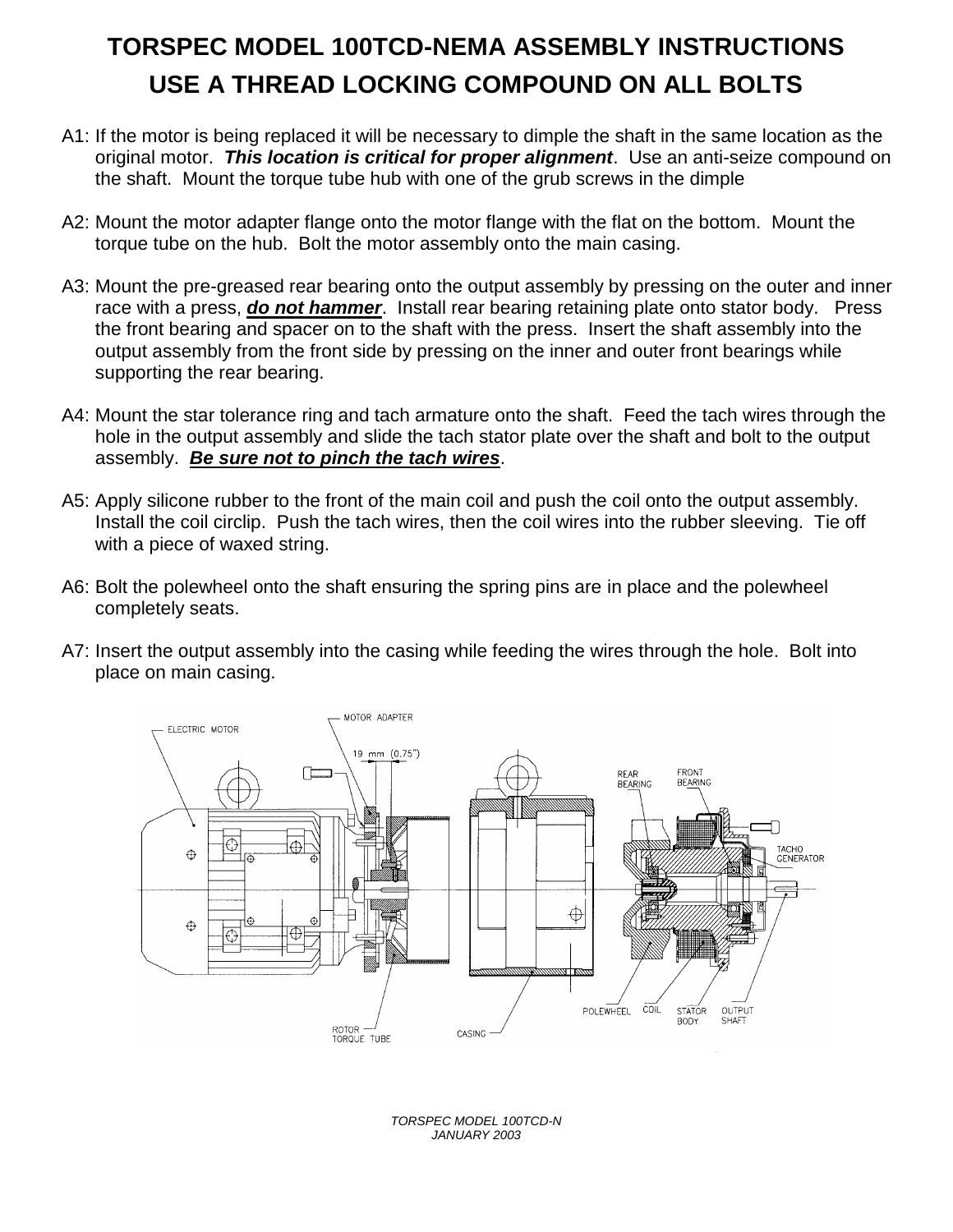## **TORSPEC 100TCD-N PARTS LIST**

| <b>PART</b>  | <b>DESCRIPTION</b>                                                                             |
|--------------|------------------------------------------------------------------------------------------------|
| NO.          |                                                                                                |
| 2007N        | OUTPUT SHAFT C56 5/8" CODE S3                                                                  |
| 2050N        | KEYSTOCK NEMA C56/145T 3/16" SQ. X 1 13/16 CODE S2, S3                                         |
| 2106N        | MOTOR ADAPTER C56/143/145TC FIXED BY 4-M10X30 SOCKET HD. CAP CODE D2                           |
| 2107N        | ROTOR HUB C56 5/8" FIXED BY 1-M6X6 CONE POINT GRUB SCREW, 1-M6X6 CUP POINT GRUB SCREW CODE D2  |
| 2113N        | ROTOR HUB 143/145TC 7/8" FIXED BY 1-M6X6 CONE POINT GRUB SCREW, 1-M6X6 CUP POINT GRUB SCREW,   |
|              | CODE D <sub>2</sub>                                                                            |
| 2115N        | OUTPUT FLANGE C56/143/145TC CODE F2                                                            |
| 2117N        | OUTPUT SHAFT 143/145TC 7/8" CODE S2                                                            |
| 2120N        | NEMA MOTOR SEE MOTOR NAMEPLATE FOR DETAILS FIXED BY 4-3/8X 1" SOCKET HD CAP CODE D2            |
| 2324N        | INPUT ASSY. NEMA CODE K2                                                                       |
| 2001         | <b>CASING</b>                                                                                  |
| 2002         | STATOR BODY ASSY. FIXED BY 4-M8X20 SOCKET HD. CAP                                              |
| 2004         | TACH COVER FIXED BY 4-M8X20 SOCKET HD. CAP                                                     |
| 2016         | GRILLES SMALL INLET FIXED BY 4-M5X8 PAN HD. SLOTTED                                            |
| 2017         | GRILLES LARGE OUTLET FIXED BY 4-M5X8 PAN HD SLOTTED                                            |
| 2022         | BEARING FRONT 6206Z                                                                            |
| 2023         | <b>BEARING REAR 6006Z</b><br>BEARING REAR RETAINER PLATE FIXED BY 4-M5X12 SOCKET HD, CAP       |
| 2024         |                                                                                                |
| 2028         | OIL SEAL 30X52X7<br><b>COIL RETAINING RING</b>                                                 |
| 2030         | STD. COIL FOR 4/2HP, 2/4 FIXED BY PART NO. 2030                                                |
| 2060<br>2063 | STD. COIL FOR 4/1HP, 4/1.5HP, 2/1.5HP, 2/2HP, 2/3HP FIXED BY PART NO 2030                      |
| 2066         | HP COIL FOR 4/2HP, 2/4HP FIXED BY PART NO 2030 CODES H10, H20, N1, N2                          |
| 2069         | HP COIL FOR 4/1HP, 4/1.5HP, 2/1.5HP, 2/2HP, 2/3HP FIXED BY PART NO 2030 CODES H10, H20, N1, N2 |
| 2073         | TORQUE TUBE/ROTOR ASSY 4 POLE FIXED BY 4-M5X20 SOCKET HD. CAP                                  |
| 2079         | POLEWHEEL STD. FIXED BY 1-M8X30 SOCKET HD. CAP, 1-M8 FLAT WASHER, 2-M5X20 SLOTTED SPRING PINS  |
| 2087         | POLEWHEEL REDUCED FIXED BY 1-M8X30 SOCKET HD. CAP, 1-M8 FLAT WASHER, 2-M5X20 SLOTTED SPRING    |
|              | PINS CODE R                                                                                    |
| 2089         | TORQUE TUBE/ROTOR ASSY 2 POLE FIXED BY 4-M5X20 SOCKET HD. CAP                                  |
| 2173         | TORQUE TUBE NICKEL PLATED/ROTOR ASSY 4 POLE FIXED BY 4-M5X20 SOCKET HD. CAP SAME AS 2073       |
| 2189         | TORQUE TUBE NICKEL PLATED/ROTOR ASSY 2 POLE FIXED BY 4-M5X20 SOCKET HD. CAP SAME AS 2089       |
| 2302         | TOTALLY ENCLOSED COVER LEFT HAND FIXED BY 4-M5X12 SOCKET HD. CAP DOCES T1,T2                   |
| 2303         | TOTALLY ENCLOSED COVER RIGHT HAND FIXED BY 4-M5X12 SOCKET HD. CAP DOCES T1, T2                 |
| 2319         | PLASTIC PLUGS 4- # 2 CODES T1, T2, H10, H20, N1, N2                                            |
| 2501         | HOSEPROOF COVER LEFT HAND FIXED BY 4-M5X12 SOCKET HD. CAP CODES N1, N2                         |
| 2503         | HOSEPROOF COVER RIGHT HAND FIXED BY 4-M5X12 SOCKET HD. CAP CODES N1, N2                        |
| 9005         | TERMINAL BOX FIXED BY 4-M5X60 STUDS, 4-M5 RUBBER WASHERS, 4-M5 FLAT WASHERS, M5 LOCKNUT        |
| 9006         | TERMINAL BOX LID X2                                                                            |
| 9008         | TACH GENERATOR ASSY. FIXED BY 4-M4X16 SOCKET HD. CAP, 4-M4 FLAT WASHER                         |
| 9014         | TERMINAL BOX GASKET X3 FOR CODES H10, H20, N1, N2, T1, T2                                      |
| 9031         | STAR TOLERANCE RING                                                                            |
| 9034         | EYEBOLT M12                                                                                    |
| 9035         | PLASTIC PLUG 1- #12 CODES T1, T2                                                               |
| 9038         | OIL SEAL 30X47X7 CODES F1, F2                                                                  |
| 9039         | NAMEPLATE FIXED BY 4-M6X3.5MM TAPPING SCREWS                                                   |
| 9305         | TERMINAL BLOCK 4 WAY FIXED BY 1-M5X16 SOCKET HD. CAP                                           |
| 9306         | TERMINAL BLOCK 6 WAY FIXED BY 1-M5X16 SOCKET HD CAP CODES B? Y?                                |
| 9500         | TACH ARMATURE FIXED BY PART NO 9031                                                            |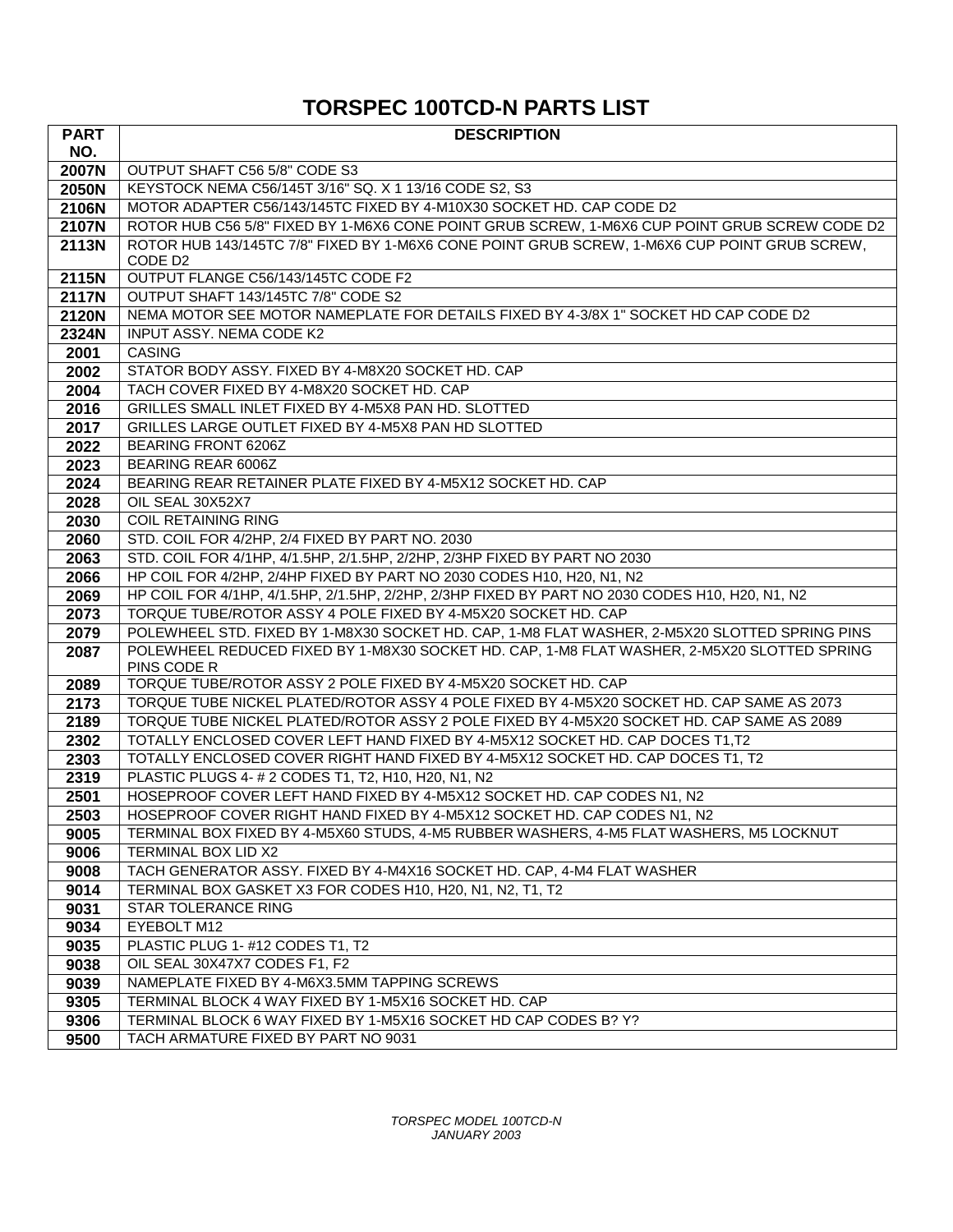

*TORSPEC MODEL 100TCD-N JANUARY 2003*